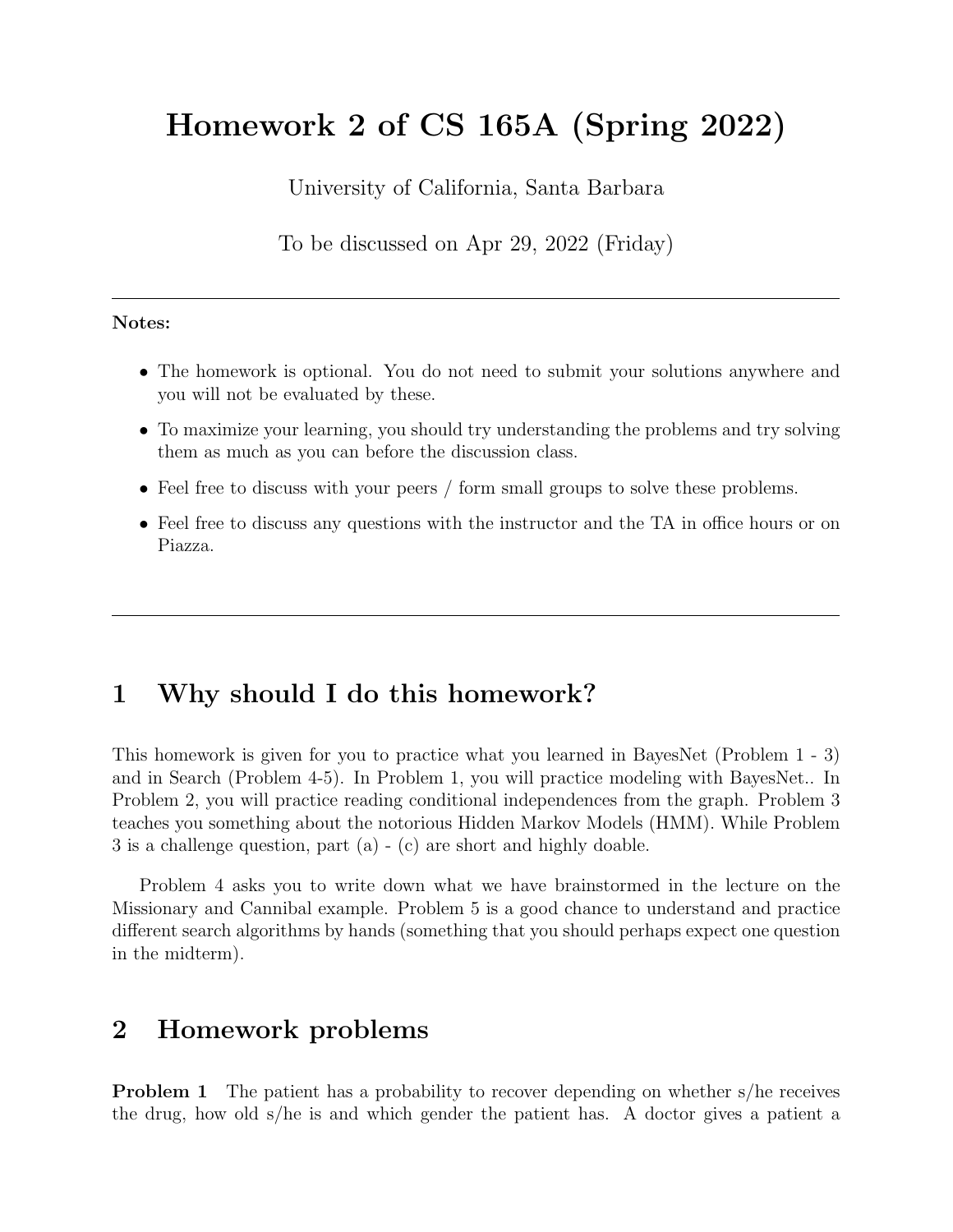drug dependent on their age and gender. Additionally it is known that age and gender are independent.

- (a) Draw the Bayesian network which describes this situation.
- (b) How does the factorized probability distribution look like?
- (c) Write down the formula to compute the probability that a patient recovers given that you know if s/he gets the drug. Write down the formula using only probabilities which are part of the factorized probability distribution.

**Problem 2** Consider the Bayes Net below:



- (a) Is it true that  $P(X|Y, W) = P(X|W)$ ? Explain.
- (b) Write down the expression for computing  $P(X|Y)$  using the above Bayes Net.
- (c) Are variables X,W conditionally independent of variables V,Z, given Y? Explain.
- (d) Are variables X,W conditionally independent of variables V,Z, given U? Explain.
- (e) Are variables W and Z independent? Explain.
- (f) Write down the Markov Blanket of variable W and variable Y .
- (g) Assume all the variables are binary, either take value 0 or 1. Write down the expression to compute  $P(U = 1, V = 1, W = 1, X = 0, Y = 0, Z = 1)$  using notation like  $P(X = 1|W = 0).$

Problem 3 Hidden Markov Models (Challenge Problem) Let all variables be discrete. In particular, let  $O_i$  be a discrete random variable that could take d possible values, and  $H_i$  be a discrete random variable that could take k possible values.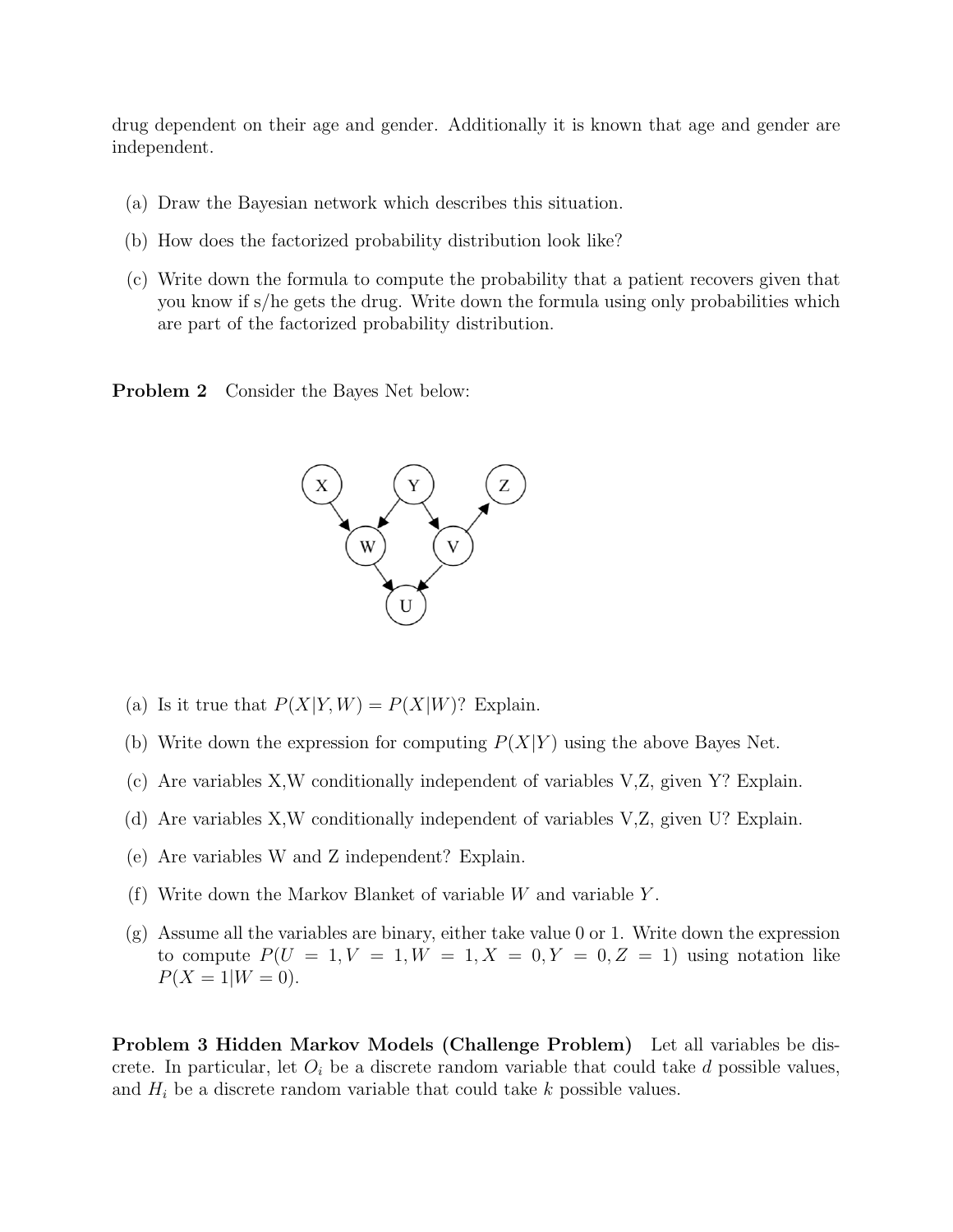

The parameters of the HMM model are simply the CPTs of the graphical model, i.e.,

$$
P(H_1) = \theta \in \mathbb{R}^k,
$$
  
\n
$$
P(H_{i+1}|H_i) = A \in \mathbb{R}^{k \times k} \text{ for all } i = 1, 2, 3, ..., T - 1,
$$
  
\n
$$
P(O_i|H_i) = B \in \mathbb{R}^{d \times k} \text{ for all } i = 1, 2, 3, ..., T.
$$

Canonically, parameter  $\theta$ , A, B are called the "initial state distribution", "transition probabilities" and "emission probabilities" in standard HMM jargon.

Convince yourself the dimensionality of these CPTs are correct.

Note that the transition and emission probabilities are the same for all  $i = 1, ..., T$ .

- (a) Write down the joint probability of  $P(H_1, ..., H_T, O_1, ..., O_T)$  in factorized form as function of the CPTs  $\theta$ , A, B.
- (b) Write down the probability distribution of the observed variables  $P(O_1, ..., O_T)$  as a function of the CPTs  $\theta$ , A, B.

(hint: This is identical to expressing  $P(O_1, ..., O_T)$  using CPTs, but the parameters are shared. The final expression (if you use a matrix form, will be quite clean))

**Remark:** The above probability distribution  $P(O_1, ..., O_T)$  is jointly parametrized by values of  $O_1, ..., O_T$ , and the values of  $\theta, A, B$ . When we view it as a function of  $\theta, A, B$ , while keeping  $O_1, ..., O_T$  fixed, Then this function is known as the likelihood function:  $L(O_1, ..., O_T; \theta, A, B)$ . This measures the likelihood of observing  $O_1, ..., O_T$  when the data generating distribution is specified by  $\theta$ , A, B.

Given a sequence of observation  $[O_1, ..., O_T] = [o_1, ..., o_T]$ , the parameters  $A, B, \theta$  that maximizes the likelihood, i.e.

$$
[\hat{\theta}, \hat{A}, \hat{B}] = \underset{A, B, \theta}{\text{argmax}} L(O_1 = o_1, ..., O_T = o_t; \theta, A, B)
$$

is called the maximum likelihood estimator.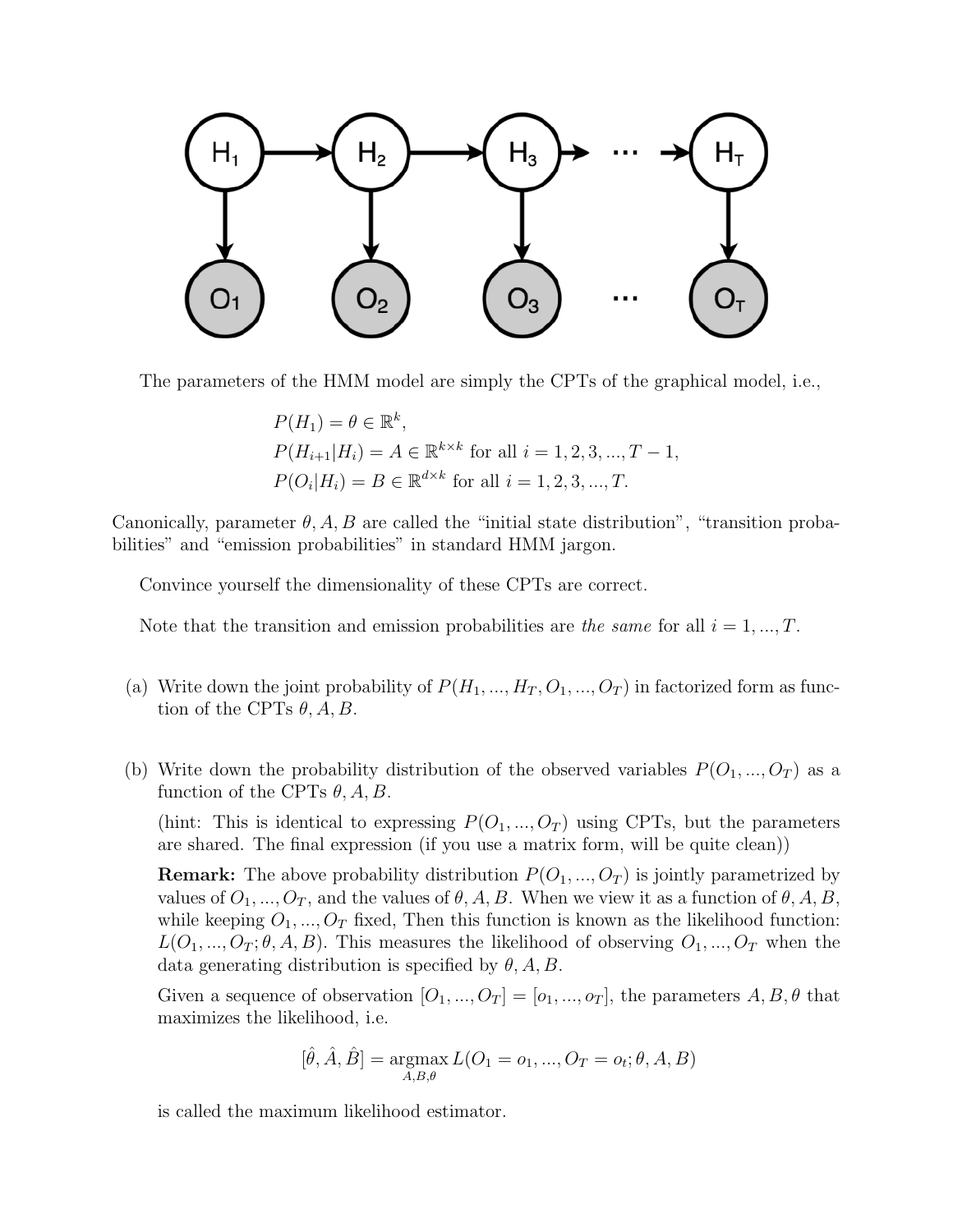Solving the optimization for this MLE is not easy. It is not a convex optimization problem and we will have to use the EM algorithm to find a local optimal solution. The E-step alone requires using dynamic programming — a Forward-Backward algorithm (closely related to the more famous Viterbi algorithm). The EM solution itself is known as the Baum-Welch algorithm. Rest assured. You are not going to derive that in this homework.

We will take an alternative route using only things that we have learned from the class.

- (c) Show (using the rules of d-separation or otherwise) that for  $2 \leq i \leq T-1$ ,  $O_{i-1}$ ,  $O_i$ ,  $O_{i+1}$ are conditionally independent given  $H_i$ .
- (d) Use the conditional independence in (c) to show that:

<span id="page-3-0"></span>
$$
P(O_1, O_2, O_3) = \sum_{i=1}^{k} P(H_2 = i) P(O_1 | H_2 = i) P(O_2 | H_2 = i) P(O_3 | H_2 = i).
$$
 (1)

- (e) Let  $O_1, O_2, O_3$  be discrete random variables with d possible values and  $H_2$  be a discrete random variable with k possible values.
	- What is the total number of independent numbers to describe  $P(H_2)$ ,  $P(O_2|H_2)$ ,  $P(O_1|H_2), P(O_3|H_2)$  in terms of k and d?
	- Let us enumerate all combinations of  $O_1, O_2, O_3$  in [\(1\)](#page-3-0), how many equations do we get in total?
	- Note that the LHS of [\(1\)](#page-3-0) can be estimated from the data directly and the RHS are all unknown parameters. By solving the system of (nonlinear) equations, we can potentially identify the unknowns:  $P(H_2), P(O_2|H_2), P(O_1|H_2), P(O_3|H_2)$ . What is a condition on  $k, d$  such that we have enough equations to identify all unknowns variables? (Assume that we need one equation for one unknown.) (Hint: the number of unknown variables are the same as the number of independent parameters)
- (f) If we can solve the nonlinear equations about, we can then identify

$$
P(H_2), P(O_2|H_2), P(O_1|H_2), P(O_3|H_2).
$$

But these are not the CPTs. If the CPTs are ultimately what we want to learn, then we need an set of equations to convert these quantities back to CPTs.

Write  $P(O_2|H_2)$ ,  $P(O_3|H_2)$  and  $P(O_1|H_2)$  in terms of the model parameters (the CPTs):  $\theta$ , A, B.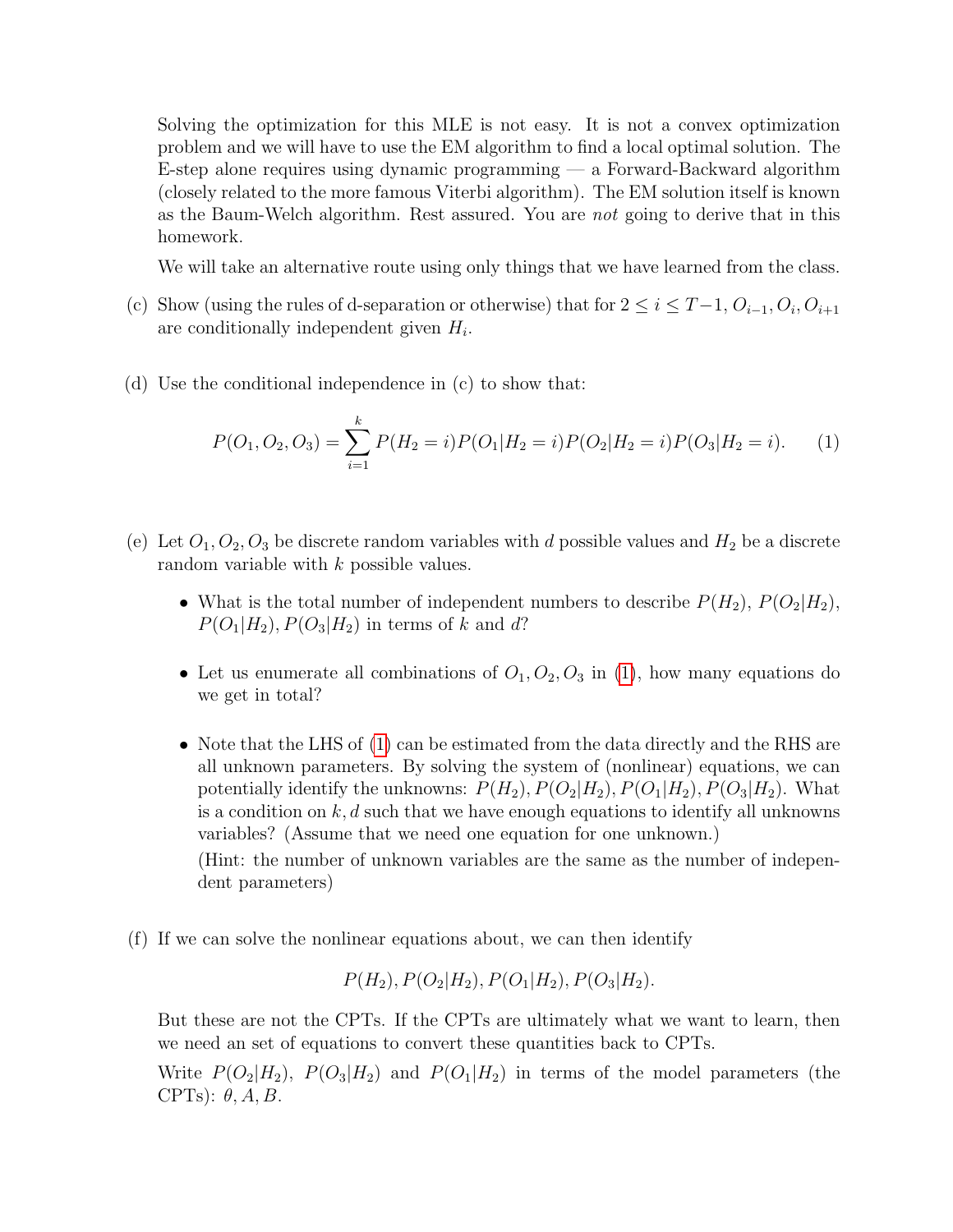Problem 4 The missionaries and cannibals problem is usually stated as follows. Three missionaries and three cannibals are on one side of a river, along with a boat that can hold one or two people. Find a way to get everyone to the other side without ever leaving a group of missionaries in one place outnumbered by the cannibals in that place.

- (a) Define a state representation.
- (b) Give the initial and goal states in this representation.
- (c) Define the successor function (output available states that are safe) in this representation.
- (d) What is the cost function in your successor function?
- (e) What is the total number of safe states? Give an example of a state that is safe but unreachable?

## Problem 5



Consider the state space diagram shown above. Assume state 12 is the start state and state 30 is the goal state.